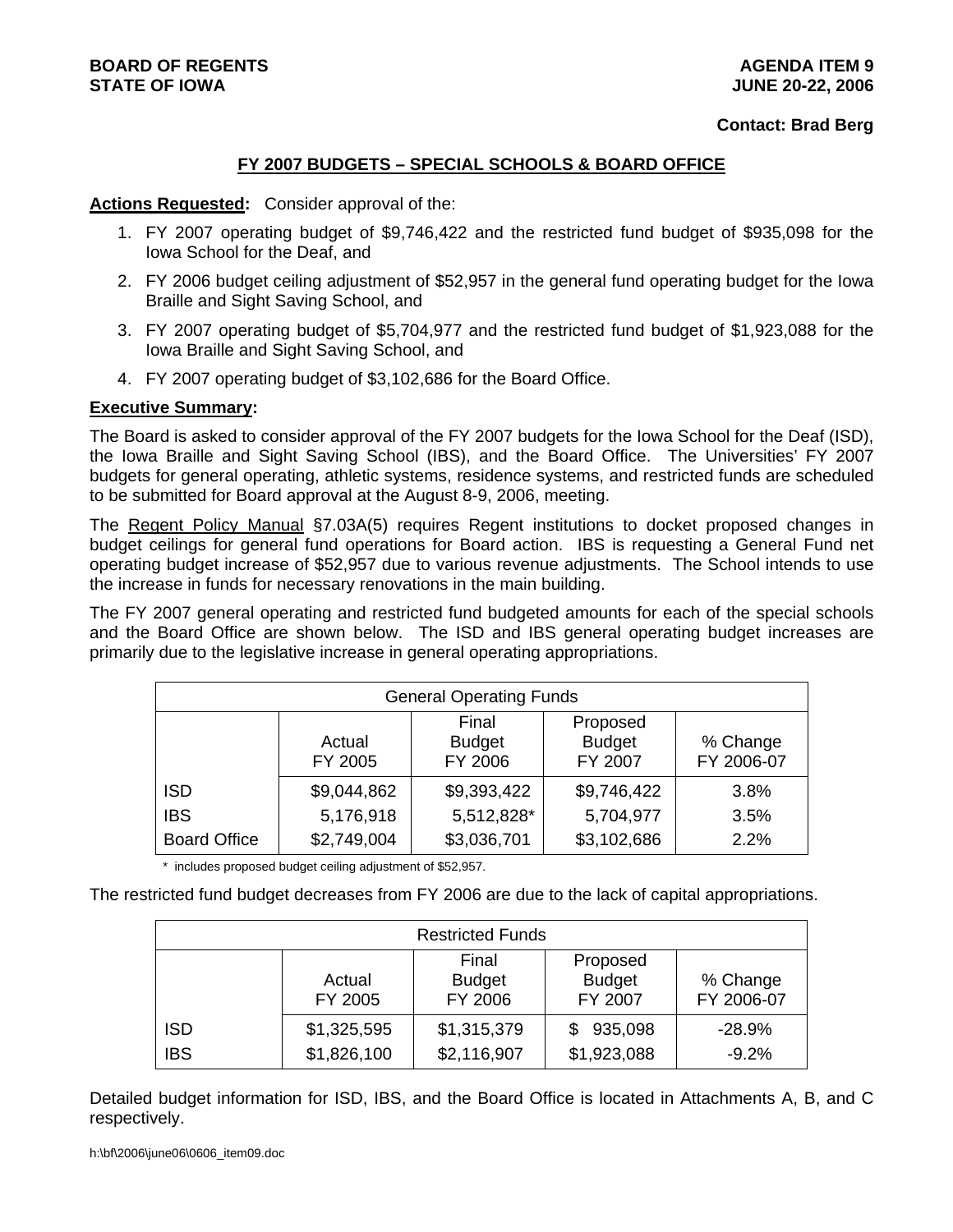### **BOARD OF REGENTS** AGENERATION OF REGENTS **STATE OF IOWA AND RESERVE A LOCAL CONSUMING A LOCAL CONSUMING A LOCAL CONSUMING A LOCAL CONSUMING A LOCAL CONSUMING A LOCAL CONSUMING A LOCAL CONSUMING A LOCAL CONSUMING A LOCAL CONSUMING A LOCAL CONSUMING A LOCAL CONSUMI**

## **FY 2007 BUDGETS – IOWA SCHOOL FOR THE DEAF**

### FY 2007 General Fund Operating Budget

The mission of the Iowa School for the Deaf (ISD) is to enable deaf and hard of hearing children to attain personal excellence by providing comprehensive and appropriate educational programs and services. The mission is served by accomplishing four strategic goals:

| • Quality Faculty and Staff                               | \$8,157,707 |
|-----------------------------------------------------------|-------------|
| • Strengthen and Expand Creative & Innovative Programming | 303,634     |
| <b>Maintain Facilities/Equipment</b>                      | 981.447     |
| Flexibility, Efficiency, Cooperation & Accountability     | 303,634     |
|                                                           | \$9,746,422 |

The following educational programs are included in the FY 2007 operating budget:

- On-Campus The primary educational program provides academic and vocational programming for deaf and hard of hearing children from early childhood through high school. ISD projects the on-campus program will serve 108 (14 from Nebraska) during FY 2007.
- Off-Campus Off-campus programs include indirect instruction from itinerant resource teachers to ensure that students are succeeding in their educational programs. ISD will serve approximately 90 off-campus students during FY 2007.
- Reverse Mainstream This program permits non-disabled peers to receive classroom instruction with deaf and hard of hearing students on the ISD campus and will serve more than 15 students and families during FY 2007.
- Parent/Infant ISD estimates 15 families will receive year-round educational services from the parent/infant program.

| <b>ISD General Operating Fund</b>     |               |               |               |          |  |
|---------------------------------------|---------------|---------------|---------------|----------|--|
|                                       |               | Final         | Proposed      | % Change |  |
|                                       | Actual        | <b>Budget</b> | <b>Budget</b> | from     |  |
|                                       | FY 2005       | FY 2006       | FY 2007       | FY 2006  |  |
| <b>REVENUES</b>                       |               |               |               |          |  |
| <b>General Appropriations</b>         | \$8,470,461   | \$8,810,471   | \$9,163,471   | 4.0%     |  |
| Other (DOE Funds)                     | 171,967       | 169,342       | 169,342       | 0.0%     |  |
| <b>Federal Support</b>                | 54,130        | 54,000        | 54,000        | 0.0%     |  |
| Interest                              | 15,306        | 25,000        | 25,000        | 0.0%     |  |
| <b>Sales and Services</b>             | 321,082       | 322,693       | 322,693       | 0.0%     |  |
| Other Income (Princ. Demutualization) | <u>11,916</u> | 11,916        | 11,916        | 0.0%     |  |
| <b>TOTAL REVENUES</b>                 | \$9,044,862   | \$9,393,422   | \$9,746,422   | 3.8%     |  |
| <b>EXPENDITURES</b>                   |               |               |               |          |  |
| <b>Salaries</b>                       | \$6,966,833   | \$7,541,469   | \$7,845,847   | 4.0%     |  |
| Prof. & Scien. Supplies               | 1,083,499     | 1,051,291     | 1,102,341     | 4.9%     |  |
| <b>Library Acquisition</b>            | 7,036         | 8,226         | 8,226         | 0.0%     |  |
| Rentals                               |               |               |               |          |  |
| <b>Utilities</b>                      | 325,752       | 357,997       | 381,619       | 6.6%     |  |
| <b>Bldg. Repairs</b>                  | 500,154       | 296,193       | 296,193       | $0.0\%$  |  |
| Aud. of State Reimburse               | 39,011        | 57,000        | 40,000        | $-29.8%$ |  |
| Equipment                             | 122,577       | 81,246        | 72,196        | $-11.1%$ |  |
| <b>TOTAL EXPENDITURES</b>             | \$9,044,862   | \$9,393,422   | \$9,746,422   | 3.8%     |  |

The major change in the budget from FY 2006 for ISD comes from a legislative appropriation increase of \$353,000 similar to the K-12 allowable growth. The state funding increase will be used to fully fund salaries and benefits, cover increases in workers compensation premiums, and increases in fuel and utility costs. ISD also plans to reallocate \$183,500 from regular education and operating expenses to special needs instruction and workers compensation premiums.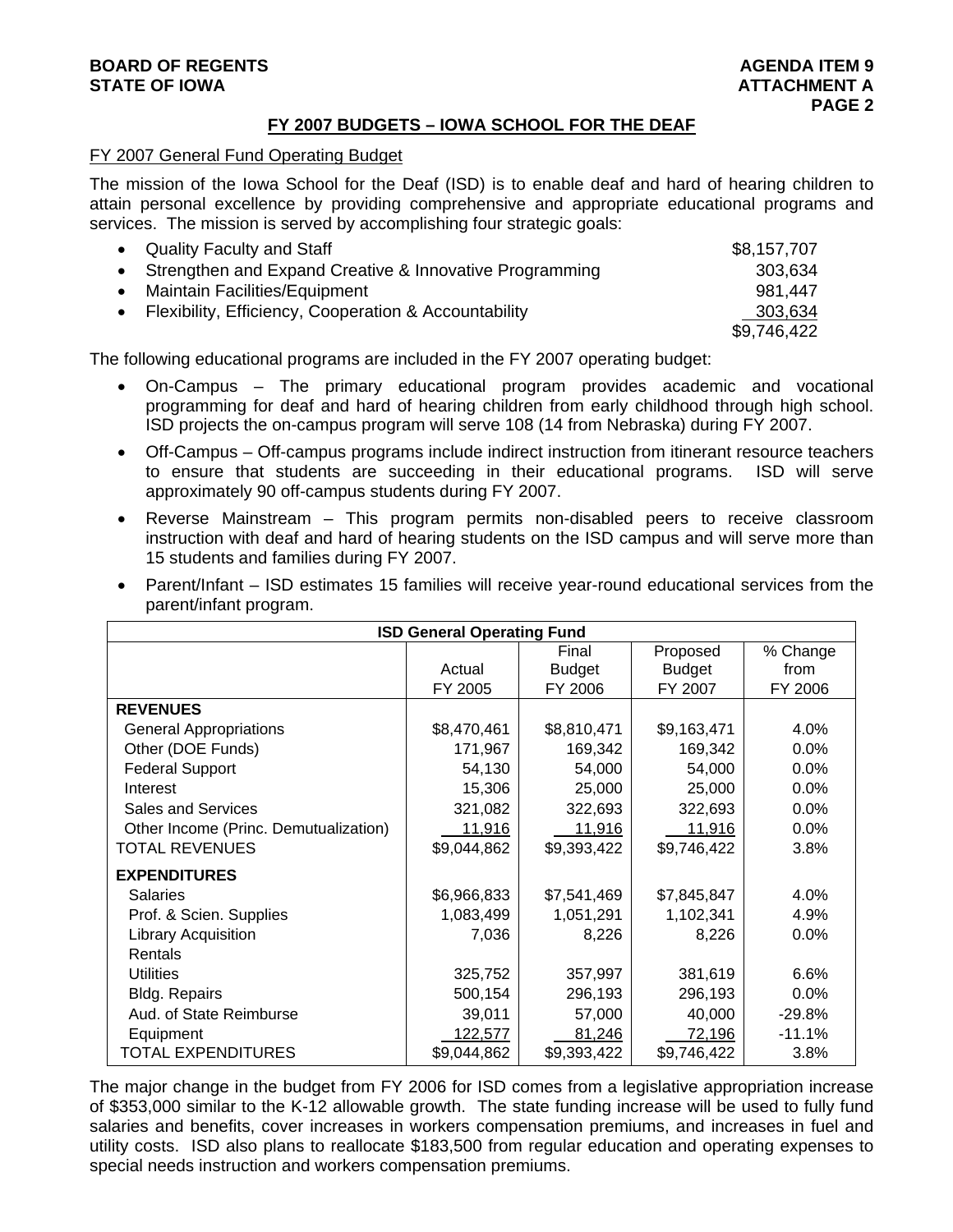## **BOARD OF REGENTS AGENUS AGENERATION CONSUMING A LIGHT AGENUA ITEM 9 STATE OF IOWA AND RESERVE A LOCAL CONSUMING A LOCAL CONSUMING A LOCAL CONSUMING A LOCAL CONSUMING A LOCAL CONSUMING A LOCAL CONSUMING A LOCAL CONSUMING A LOCAL CONSUMING A LOCAL CONSUMING A LOCAL CONSUMING A LOCAL CONSUMI**

## FY 2007 Restricted Budget

The FY 2007 restricted fund budget of \$935,098 represents a net decrease of \$380,281 from the FY 2006 budget resulting from:

- a decrease in Nebraska tuition funding of \$54,776
- a net increase of \$1,495 in lowa grants
- a decrease of \$327,000 in capital funding

Revenue generated from students attending ISD from Nebraska will again be treated as restricted and will be segregated from ISD's general fund appropriation. The FY 2007 budget anticipates 14 students attending from Nebraska, an increase of one student from the FY 2006 budget. Revenue from Nebraska is down even though there is one more student because fewer are projected to reside at ISD during the FY 2007 school year.

The utilization of these restricted funds ties directly to the following strategic areas:

| quality faculty and staff                                       | \$665,171 |
|-----------------------------------------------------------------|-----------|
| availability and access to technology                           | 59,681    |
| technology purchases and utilization in the educational program | 95,882    |
| staff hiring and focus on Individual Education Program outcomes | 34,681    |
| student enrichment activities                                   | 59,683    |
| staff development opportunities                                 | 20,000    |
|                                                                 | \$935,098 |

| <b>ISD Restricted Fund</b>    |               |               |               |           |  |
|-------------------------------|---------------|---------------|---------------|-----------|--|
|                               |               | Final         | Proposed      | % Change  |  |
|                               | Actual        | <b>Budget</b> | <b>Budget</b> | from      |  |
|                               | FY 2005       | FY 2006       | FY 2007       | FY 2006   |  |
| <b>REVENUES</b>               |               |               |               |           |  |
|                               |               |               | \$            |           |  |
| <b>Capital Appropriations</b> | 210,000<br>\$ | \$<br>327,000 |               | $-100.0%$ |  |
| <b>Federal Support</b>        | 157,400       | 137,512       | 139,007       | 1.1%      |  |
| Interest                      | 20,117        | 30,000        | 30,000        | 0.0%      |  |
| Sales and Services (Neb.      |               |               |               |           |  |
| Revenue)                      | 923,685       | 815,867       | 761,091       | $-6.7%$   |  |
| Other Income                  | 14,393        | 5,000         | 5,000         | 0.0%      |  |
| <b>TOTAL REVENUES</b>         | \$1,325,595   | \$1,315,379   | 935,098<br>\$ | $-28.9%$  |  |
|                               |               |               |               |           |  |
| <b>EXPENDITURES</b>           |               |               |               |           |  |
| <b>Salaries</b>               | \$<br>486,629 | 515,608<br>\$ | \$<br>589,490 | 14.3%     |  |
| Professional & Scientific     |               |               |               |           |  |
| <b>Supplies</b>               | 177,550       | 262,570       | 193,407       | $-26.3%$  |  |
| <b>Library Acquisition</b>    |               | 2,600         | 2,600         | 0.0%      |  |
| <b>Utilities</b>              |               | 50,000        | 30,000        | $-40.0%$  |  |
| <b>Building Repairs</b>       | 163,844       | 460,000       | 100,000       | $-78.3%$  |  |
| <b>Auditor of State</b>       |               |               |               |           |  |
| Reimbursement                 |               | 1,000         | 1,000         | 0.0%      |  |
| Equipment                     | 397           | 23,601        | 18,601        | $-21.2%$  |  |
| <b>TOTAL EXPENDITURES</b>     | 828,420<br>\$ | \$1,315,379   | 935,098<br>\$ | $-28.9%$  |  |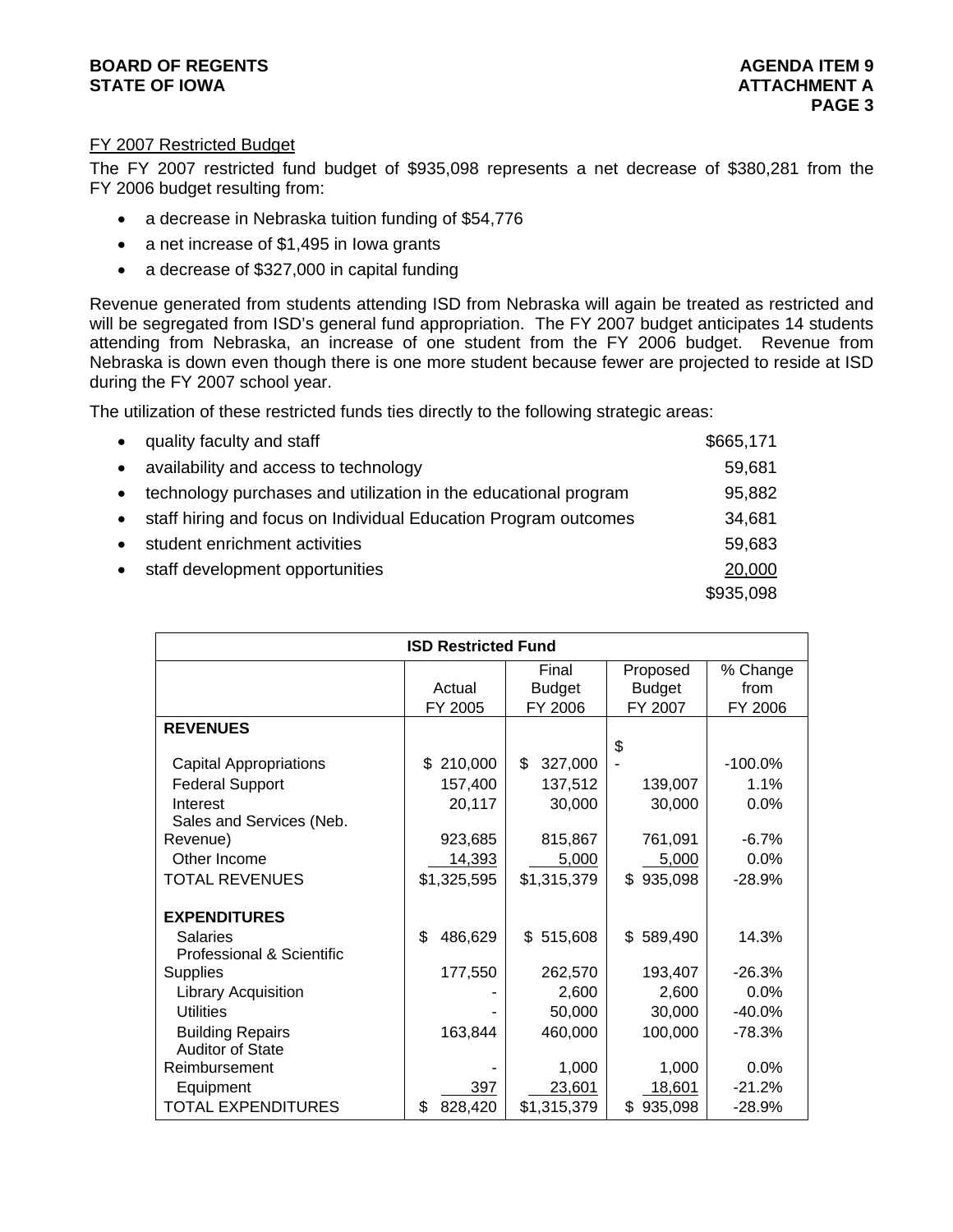## **BOARD OF REGENTS** AGENERATION OF REGENTS AGENERATION OF REGENTS AGENERATION OF REGENTS AGENERATION OF REGENTS AGENERATION OF REGENTS AGENERATION OF REGENTS AGENERATION OF REGENTS AGENERATION OF REGENTS AGENERATION OF REGE **STATE OF IOWA** AND **BUCK ATTACHMENT B**

## **FY 2007 BUDGETS – IOWA BRAILLE & SIGHT SAVING SCHOOL**

#### FY 2007 General Fund Operating Budget

The mission of the Iowa Braille and Sight Saving School (IBS) is to enable Iowa's students who are blind or visually impaired to function as independently as possible in all aspects of life by providing appropriate educational opportunities, resources, and support services. The mission is served by accomplishing four strategic goals:

| $\bullet$ | Improve quality of programs provided to students enhancing literacy         | \$3,197,177              |
|-----------|-----------------------------------------------------------------------------|--------------------------|
| $\bullet$ | Develop and maintain a process for the delivery of Early Childhood Services | 215.642                  |
| $\bullet$ | Improve the literacy of children who are blind or visually impaired         | 1,272,102                |
| $\bullet$ | Create and sustain opportunities through collaborative efforts              | 1,020,056<br>\$5,704,977 |

The administration of IBS with consultative assistance is redesigning a coordinated statewide service delivery system including the redesign of the on-campus educational and residential programs. The following must occur to improve the current educational system:

- Equitably distribute resources and services across the state
- Improve the quality of service providers
- Inform parents and educators about the unique educational needs of students

IBS plans to reallocate \$453,684 from center-based school year programs, plant operations and maintenance, institutional support, and academic support to unavoidable cost increases and strategic initiatives. The proposed FY 2007 budget was assembled to encompass the strategic goals and improve the current education system.

The projected decrease in indirect cost reimbursements, even with an increase in federal support, is a result of eliminating the 5% administrative fee currently assessed to the AEAs/LEAs on contracts for orientation and mobility specialists and teachers of the visually impaired.

| <b>IBS General Operating Fund</b>     |             |               |               |          |  |
|---------------------------------------|-------------|---------------|---------------|----------|--|
|                                       |             | Final         | Proposed      | % Change |  |
|                                       | Actual      | <b>Budget</b> | <b>Budget</b> | from     |  |
|                                       | FY 2005     | FY 2006       | FY 2007       | FY 2006  |  |
| <b>REVENUES</b>                       |             |               |               |          |  |
| <b>General Appropriations</b>         | \$4,737,675 | \$4,930,295   | \$5,127,507   | 4.0%     |  |
| Other (DOE & DAS)                     | 95,263      | 93,800        | 88,643        | $-5.5%$  |  |
| <b>Federal Support</b>                | 207,155     | 261,868       | 344,527       | 31.6%    |  |
| Interest                              | 5,466       | 18,200        | 20,000        | 9.9%     |  |
| Reimb. Indirect Costs                 | 70,682      | 106,279       | 39,626        | $-62.7%$ |  |
| <b>Sales and Services</b>             | 44,913      | 83,709        | 65,406        | $-21.9%$ |  |
| Other Income (Princ. Demutualization) | 15,764      | 18,677        | 19,268        | 3.2%     |  |
| <b>TOTAL REVENUES</b>                 | \$5,176,918 | \$5,512,828*  | \$5,704,977   | 3.5%     |  |
| <b>EXPENDITURES</b>                   |             |               |               |          |  |
| <b>Salaries</b>                       | \$4,298,803 | \$4,477,634   | \$4,489,428   | 0.3%     |  |
| <b>Supplies and Services</b>          | 567,678     | 651,060       | 822,415       | 26.3%    |  |
| <b>Library Acquisition</b>            | 4,348       | 7,212         | 7,212         | 0.0%     |  |
| <b>Utilities</b>                      | 176,095     | 185,165       | 198,165       | 7.0%     |  |
| <b>Bldg. Repairs</b>                  | 110,408     | 110,257       | 110,257       | 0.0%     |  |
| Aud. of State Reimburse               | 19,586      | 26,000        | 22,000        | $-15.4%$ |  |
| Equipment                             |             | 55,500        | 55,500        | 0.0%     |  |
| TOTAL EXPENDITURES                    | \$5,176,918 | \$5,512,828*  | \$5,704,977   | 3.5%     |  |

\* includes proposed budget ceiling adjustment of \$52,957.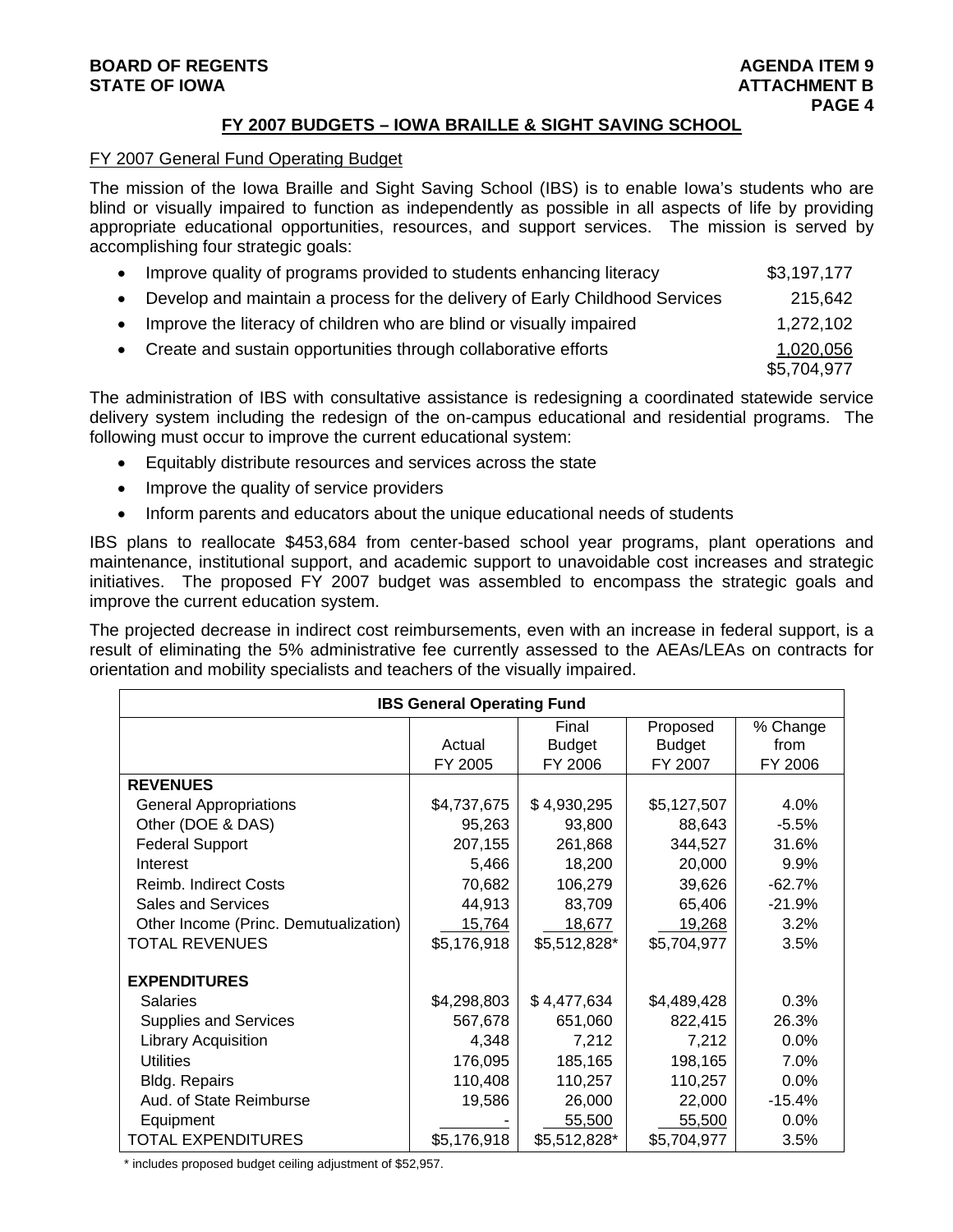## FY 2007 Restricted Budget

The FY 2007 restricted fund budget of \$1,923,088 represents a decrease of \$193,819 from the FY 2006 budget, which includes:

- increase of \$44,598 in federal grants
- decrease of \$67,195 in sales and services
- decrease of \$173,000 in capital funding
- increase of \$1,778 in other revenues

The market value of the school unrestricted endowment fund at March 31, 2006 was \$3,331,578. IBS anticipates spending \$166,500 in unrestricted endowment funds in FY 2007 for on-going operating expenditures including therapeutic horseback riding, leisure activities, summer programs, building repair, and furniture. The unrestricted endowment monies of \$166,500 coupled with \$70,778 of endowment funds are included in the FY 2007 restricted budget and comprise the other income of \$237,278.

| <b>IBS Restricted Fund</b>     |               |               |               |            |  |  |
|--------------------------------|---------------|---------------|---------------|------------|--|--|
| Proposed<br>% Change<br>Final  |               |               |               |            |  |  |
|                                | Actual        | <b>Budget</b> | <b>Budget</b> | from       |  |  |
|                                | FY 2005       | FY 2006       | FY 2007       | FY 2006    |  |  |
| <b>REVENUES</b>                |               |               |               |            |  |  |
| <b>Capital Appropriations</b>  | 250,000<br>\$ | \$<br>173,000 | \$            | $-100.0\%$ |  |  |
| <b>Federal Support</b>         | 248,100       | 269,672       | 314,270       | 16.5%      |  |  |
| Sales and Services             | 1,278,401     | 1,438,735     | 1,371,540     | $-4.7%$    |  |  |
| Other Income - Endowment       | 49,599        | 235,500       | 237,278       | 0.8%       |  |  |
| <b>TOTAL REVENUES</b>          | \$1,826,100   | \$2,116,907   | \$1,923,088   | $-9.2%$    |  |  |
|                                |               |               |               |            |  |  |
| <b>EXPENDITURES</b>            |               |               |               |            |  |  |
| <b>Salaries</b>                | \$1,330,120   | \$1,535,106   | \$1,471,494   | $-4.1%$    |  |  |
| <b>Supplies &amp; Services</b> | 245,967       | 322,561       | 370,354       | 14.8%      |  |  |
| <b>Library Acquisition</b>     | 13            | 500           | 500           | 0.0%       |  |  |
| Bldg. Repairs                  | 250,000       | 231,740       | 65,740        | $-71.6%$   |  |  |
| Equipment                      |               | 27,000        | 15,000        | -44.4%     |  |  |
| <b>TOTAL EXPENDITURES</b>      | \$1,826,100   | \$2,116,907   | \$1,923,088   | $-9.2%$    |  |  |